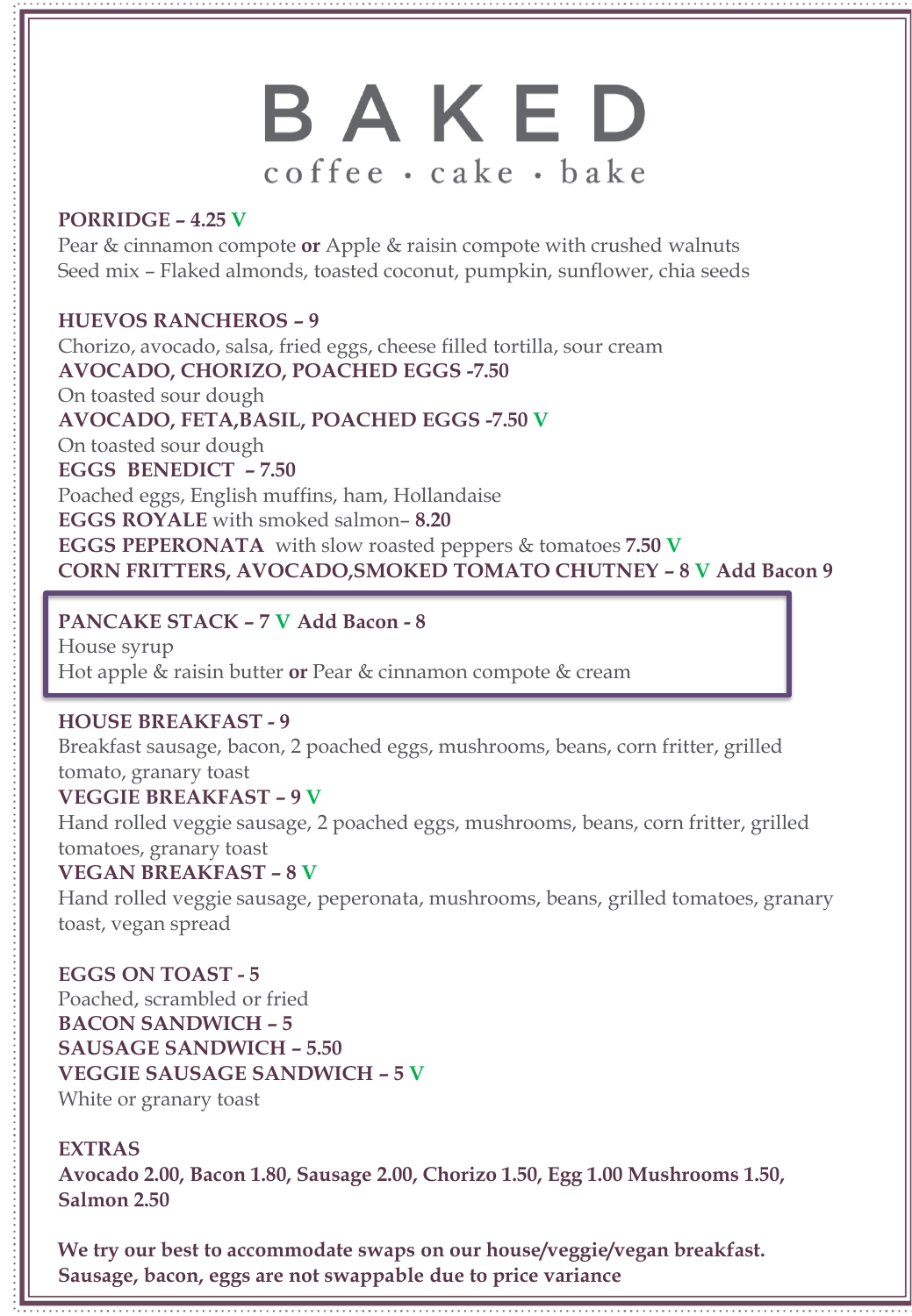# BAKED coffee · cake · bake

## **SPECIALS BOARD**

**HOMEMADE SOUP 4.90 V** Served with toasted sour dough (Served everyday)

**DAILY HOT SPECIAL 6.25** Served with freshly baked bread roll (MON – FRI)

## **HOT DELI SANDWICHES** - Served with tortilla chips

**CHIPOTLE CHICKEN 5.95** Slow roasted chipotle chicken, crumbled goats cheese, baby gem & peach dressing **THE HOG ROASTER 5.95** Pork belly, grilled Halloumi, chunky tomato salsa

**TOAST – 2.20** 2 thick cut toast, salted butter, jam/marmalade **TOASTED TEA CAKE – 2.50** Salted butter, jam/marmalade **PASTRIES** Croissant, salted butter jam/marmalade – **2.10**  Almond Croissant, Chocolate Twist - **2.20** 

**We strive to source as much food locally supporting other independent businesses. We fully support fair trade and in particular suppliers who buy direct from the grower ensuring a fair price.** 

**A discretionary 10 % service charge is added to tables of 5 or more**